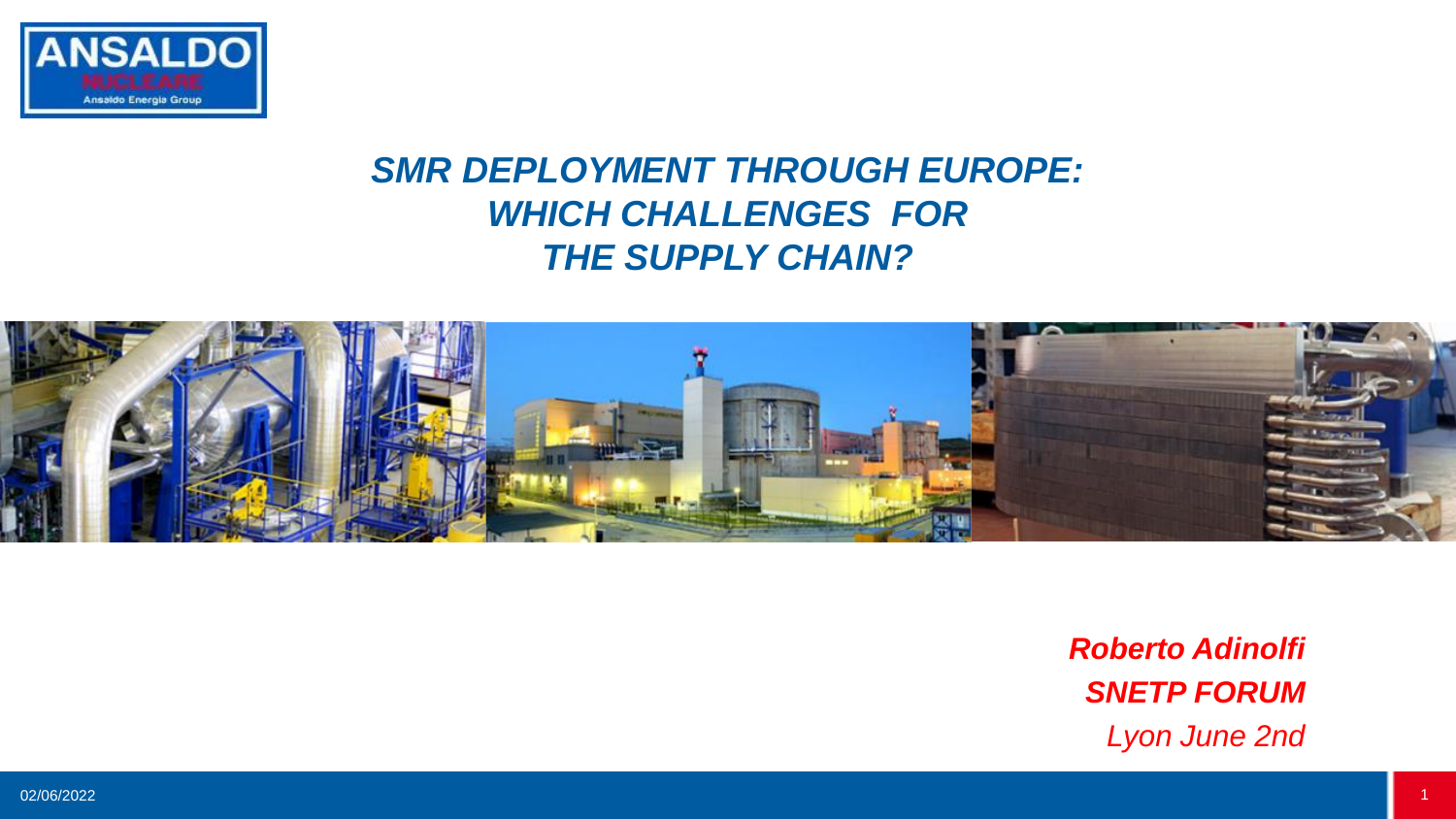

#### **WHAT'S NEW WITH SMRs ?**

- IAEA is currently listing more than 70 SMR
- The common characteristic among all of them is *neither the technology* (GENIII and GEN IV models), *nor the safety innovative features* (active and passive designs)
- *Not even the size*: «small» can vary from tens of MW to 300 (IAEA definition) and even 450MW SMR are mostly about **economic competitiveness in a quite different market**
- In the Energy Transition, nuclear will need to attract public &private stakeholders by means of
	- **E** shorter time to build
	- stability of costs
	- **·** investment size



Outlet temperature (°C)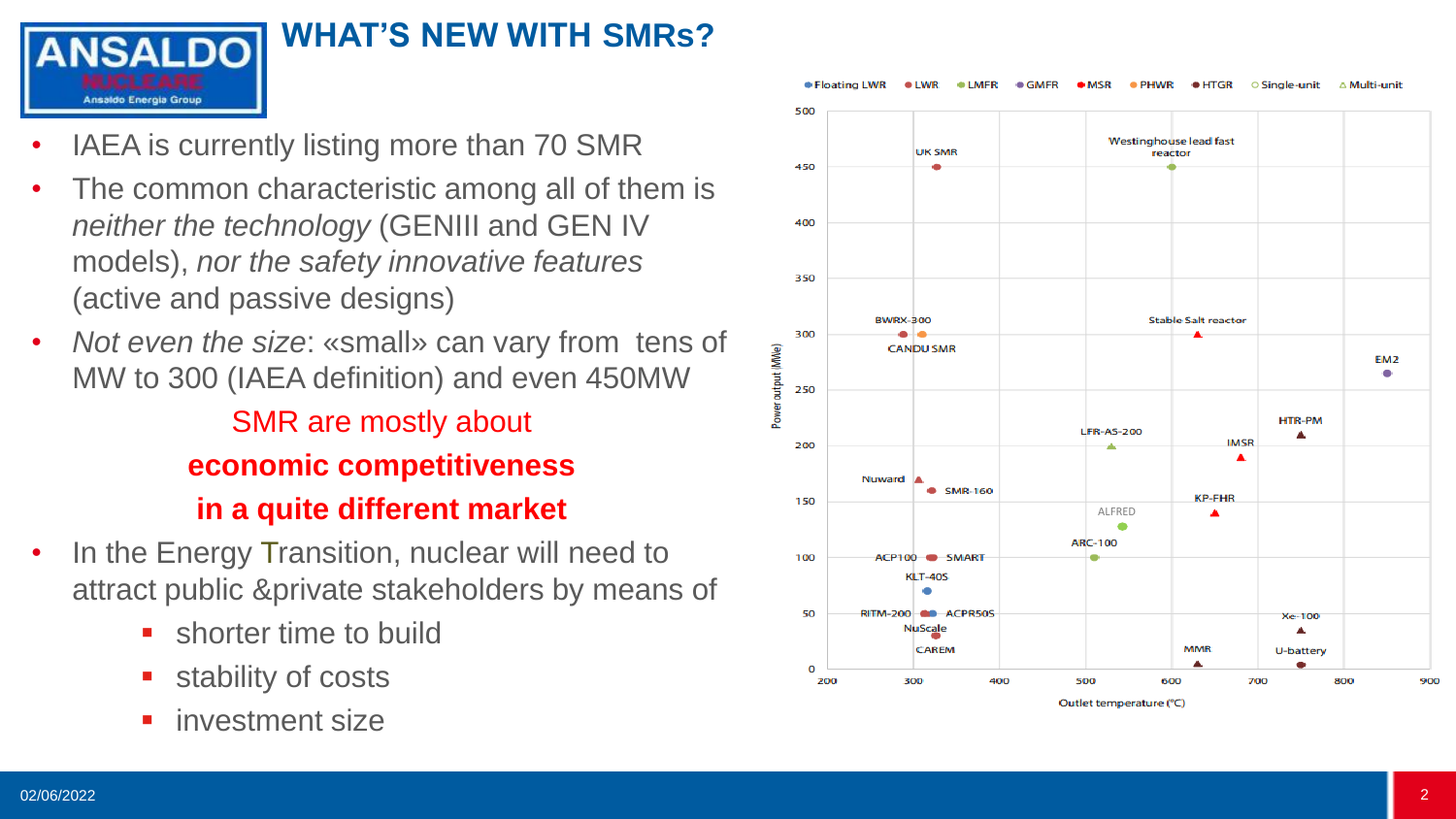**ANSALDO** Ansaldo Energia Group

#### **THE SMR BUSINESS MODEL**



Against the economies of scale, SMRs leverage on mainly two cost reduction mechanisms:

#### *1. Reduction of construction time and risk*

- o Site construction delays generate high extracosts: factory building is less sensitive
- o IDC represent 50% and more of capital costs

# *2. Learning curve effects*

- o The smaller size allows to reach NOAK costs at a lower overall installed power (and with a lower initial investment)
- o Stabilization of the costs is instrumental to reduce the perceived financial risk and then the financial burden
- o Quicker amortization of manufacturing investments would facilitate new suppliers to embark in the nuclear sector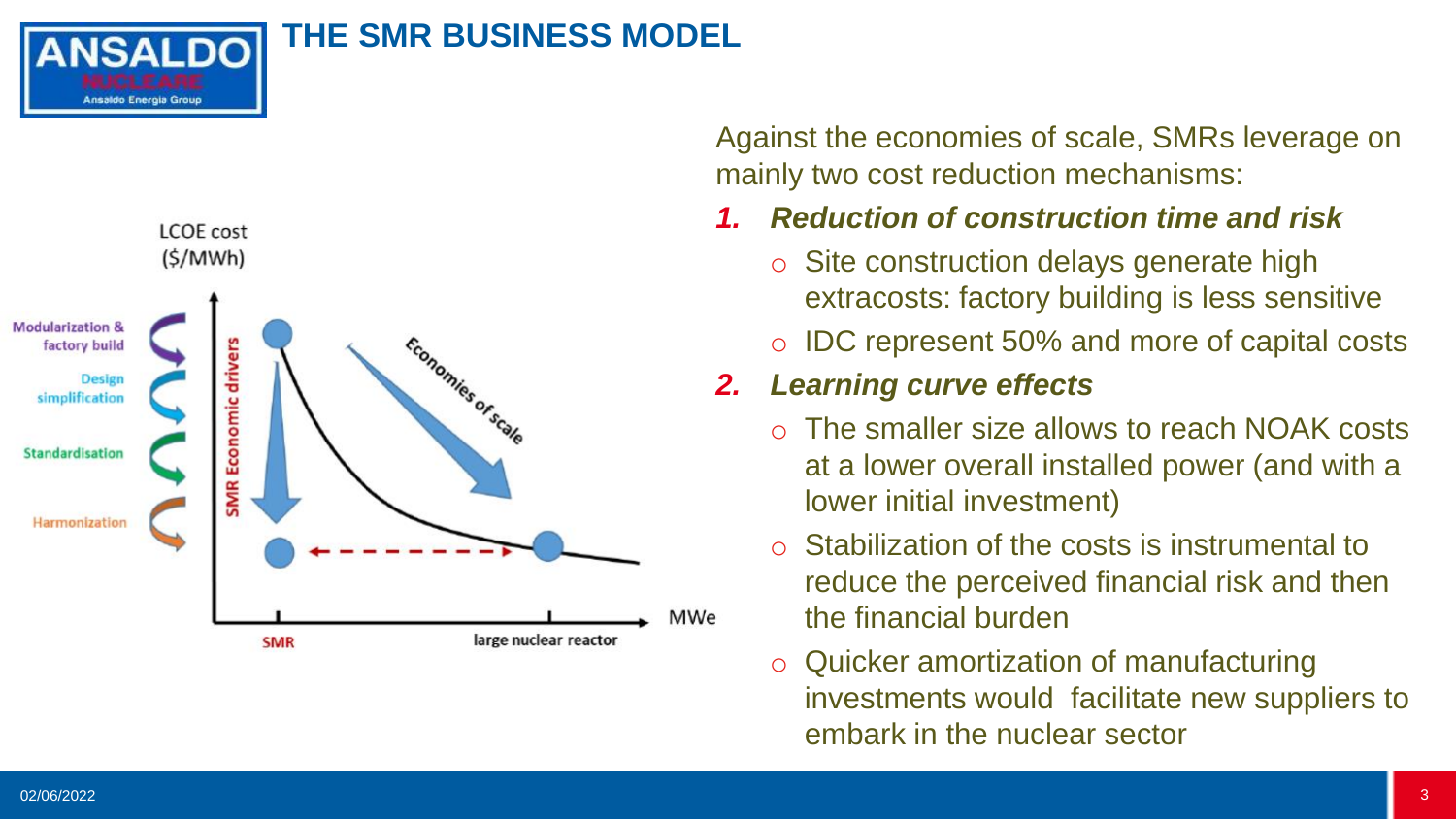

# **REDUCTION OF CONSTRUCTION TIME AND RISK**

#### *Some drawbacks for the Supply Chain*

- **Modularization** is the most common approach followed by SMR proponents to limit site activities
- The extent could be quite different:
	- only mechanical / structural modules as well
	- Auxiliaries and BOP / Inside Containment
- Experience in modular construction already exist in the nuclear industry (eg AP1000, Japan BWR…)
- Module design could result in further burden to certify the quality of several subsystems: standardization of modules to be considered



- Most SMR designs also aiming to integrate the NSSS (eg in vessel components) and so to grant **factory fabrication** of high quality components
- The need for such compact design implies consideration of modern manufacturing processes (eg additive manufacturing, electron beam welding etc)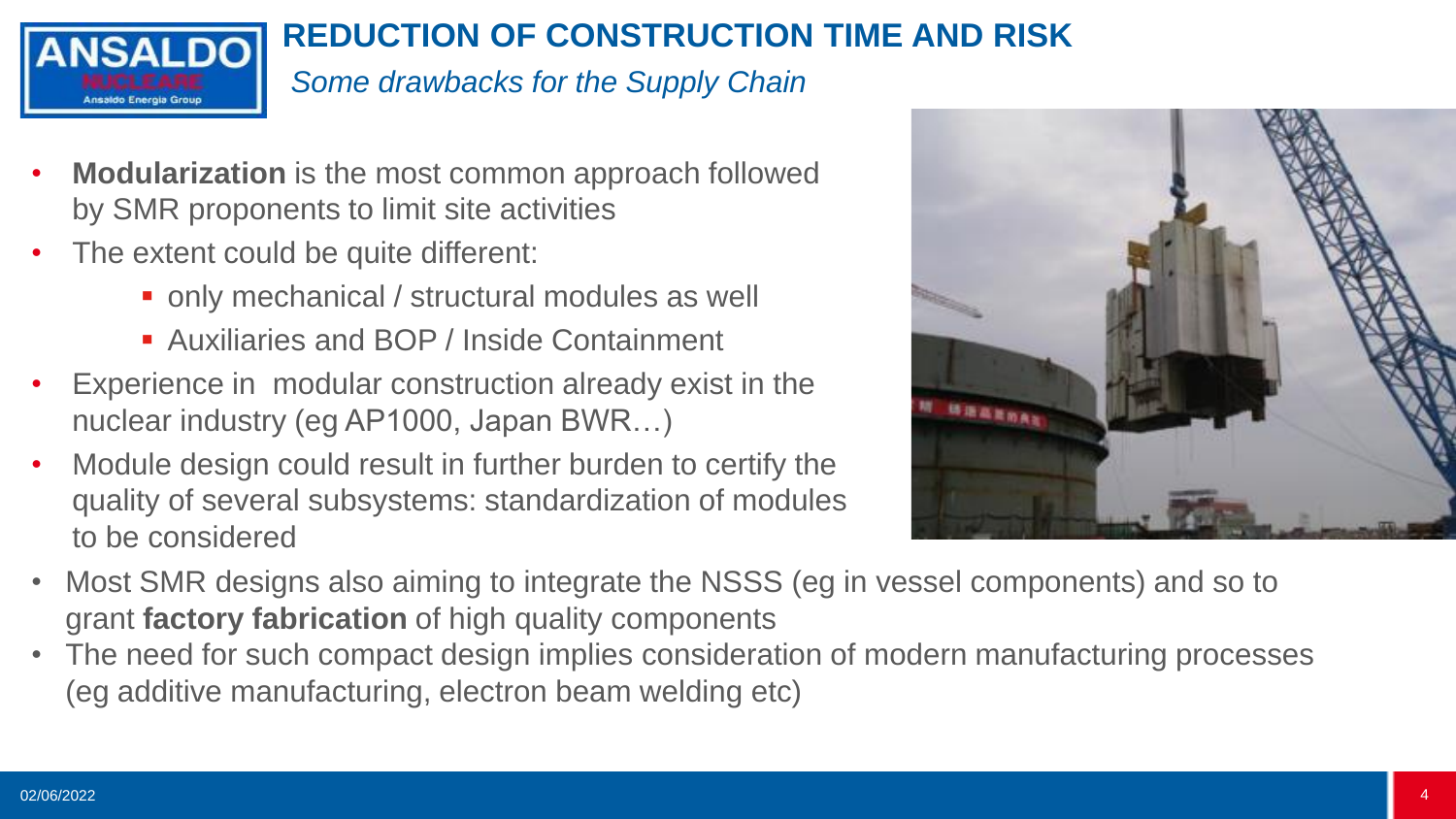

# **HOW TO ACHIEVE THE LEARNING CURVE EFFECTS**

*Some drawbacks for the Supply Chain*

- **Standardization** is the key condition: in the nuclear industry even limited deviations, either in the design or in the manufacturing process, would require time and money to implement
- The extent of the standardization only partially depends from the Vendor/designer: **customers** have a relevant role to play, by defining **common requirements** and then a common market
- For the supply chain, this would mainly reflect in standardised procurement specs, including reference codes/standards which remain stable for a

«**limited series production**»

(vs project specific specs)

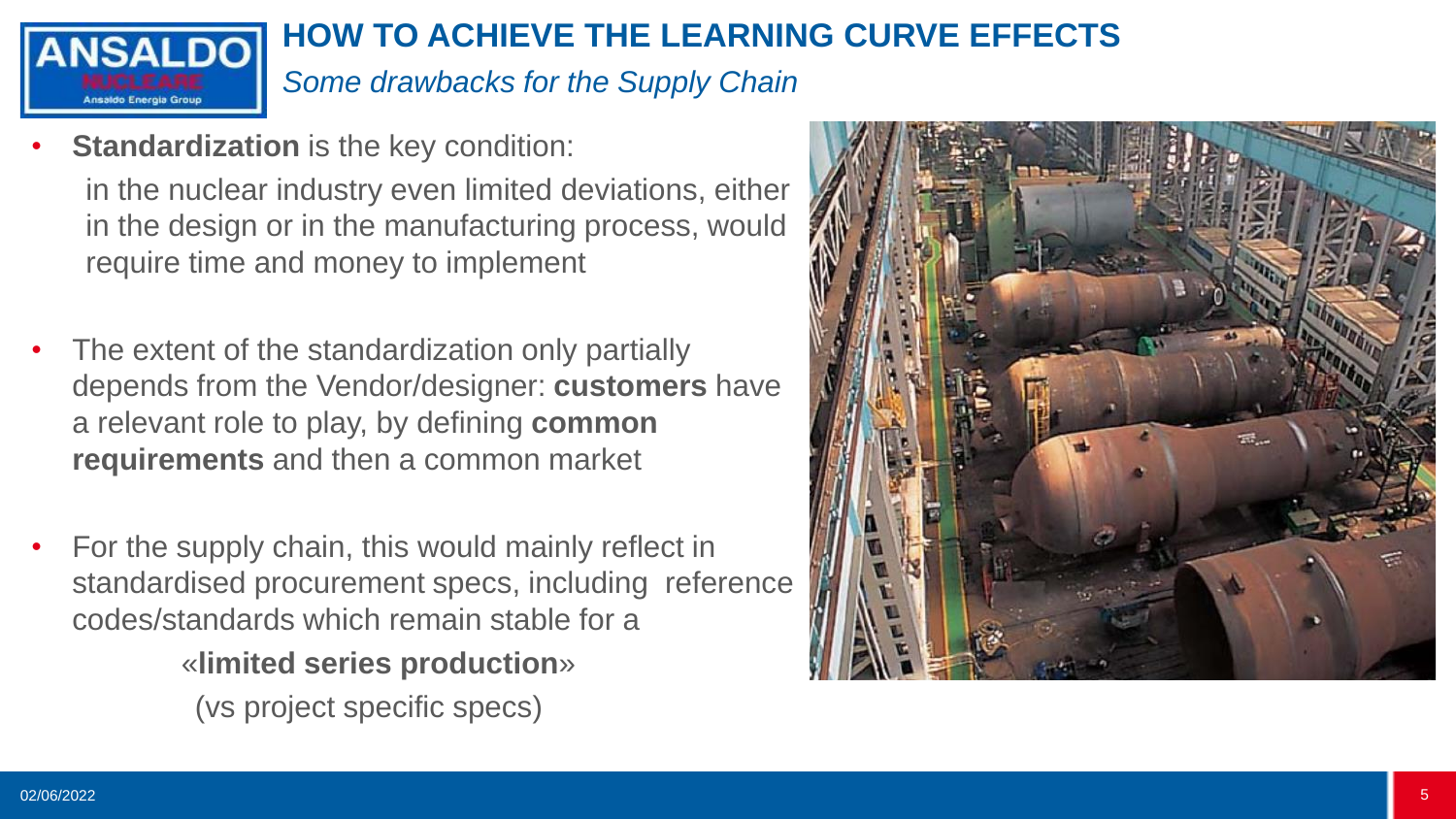

# **HOW TO ACHIEVE THE LEARNING CURVE EFFECTS – cont'd**

*Some drawbacks for the Supply Chain*

- SMR can hardly afford to segment the international market: **harmonization** of nuclear requirements through the European Union would boost the learning curve effect and then make SMR *more competitive in a shorter time frame*
- This would likely implies need for **reconciliation of different codes/standars** currently used in various European countries
- For the supply chain, this would reflect in wider geographical markets to be served, and in **increased flexibility** built in their products (for easier reconciliation)

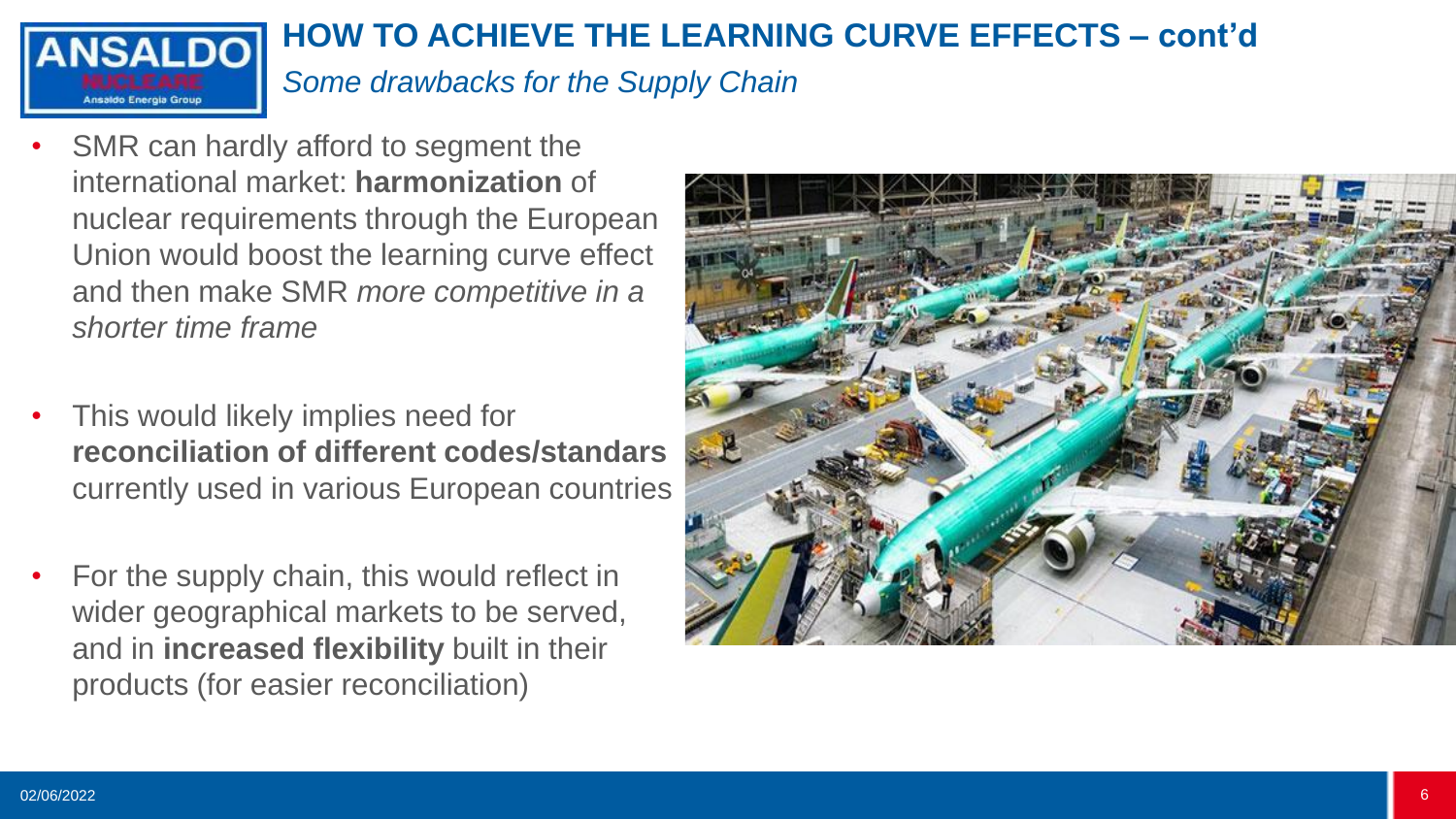

- Serving a Power Demand through SMR (vs large size nuclear units) will result in a **larger number of components** to be manufactured (likely smaller, not necessarily simpler): a more robust supply chain should then be envisaged, possibly looking to new players coming from other industry sectors
- Reduction in construction time on one side, standardisation on the other side will result in transforming the supplier's organization from project oriented to **series production**: consideration to be given to inventory management (vs «just in time»)
- However, to achieve standardisation, national supply chains should properly adapt to an **harmonised european market**, mainly in terms of flexibility built in their products
- Special attention should be given to the **fuel supply chain**, mainly for advanced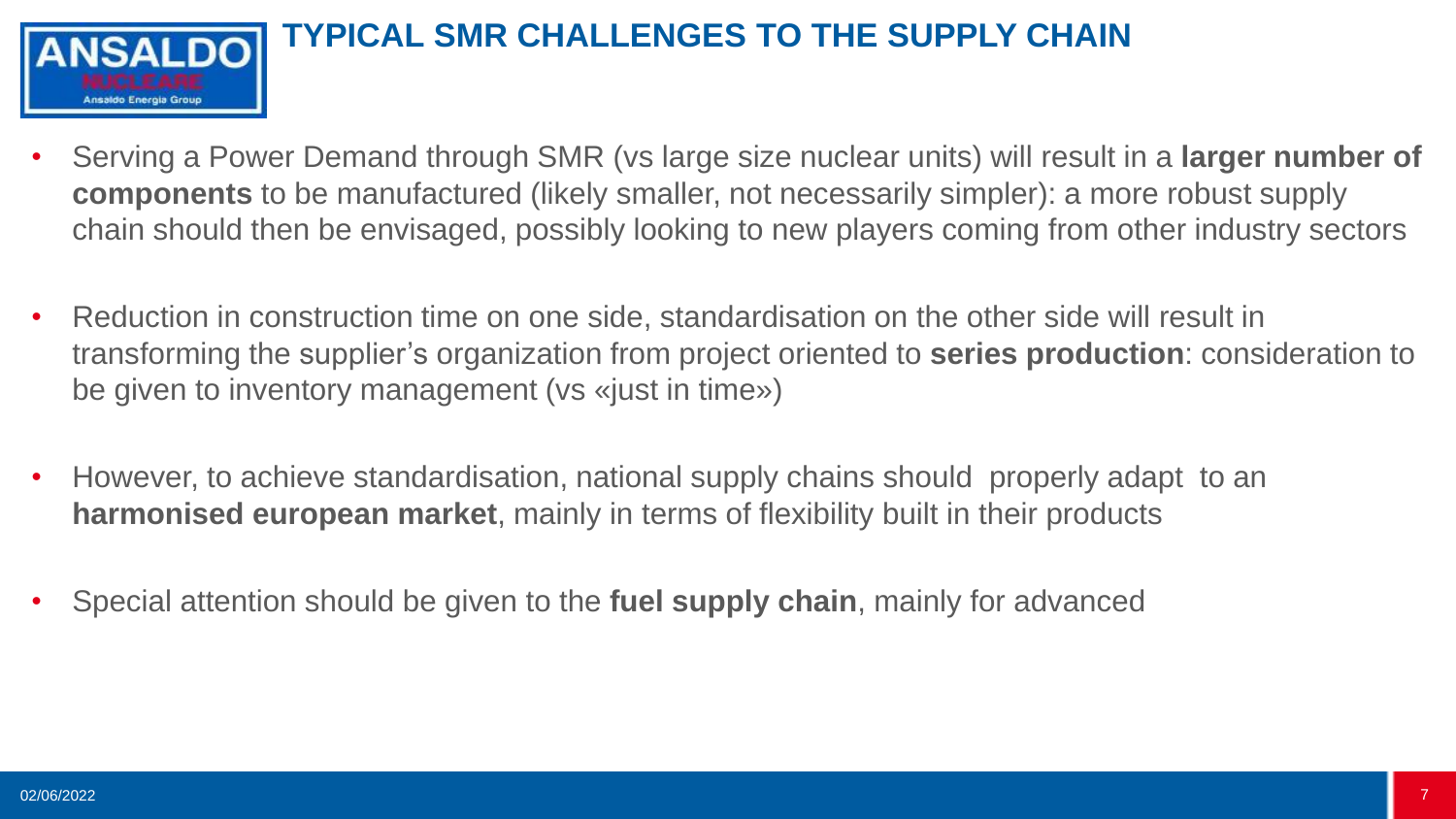

# **The objectives:**

- 1. Identify specific needs for SMR manufacturing
- 2. Identify supply chains in Europe and their adequacy to the needs
- 3. Standardisation: how, and how far, to promote it
- 4. Modularity, Quality insurance & Reliability: possible synergies with other industrial sectors
- 5. How to maximise new tools and methods in SMR manufacturing
- 6. Possible use of non-nuclear,high quality components
- 7. Robustness of the future supply chain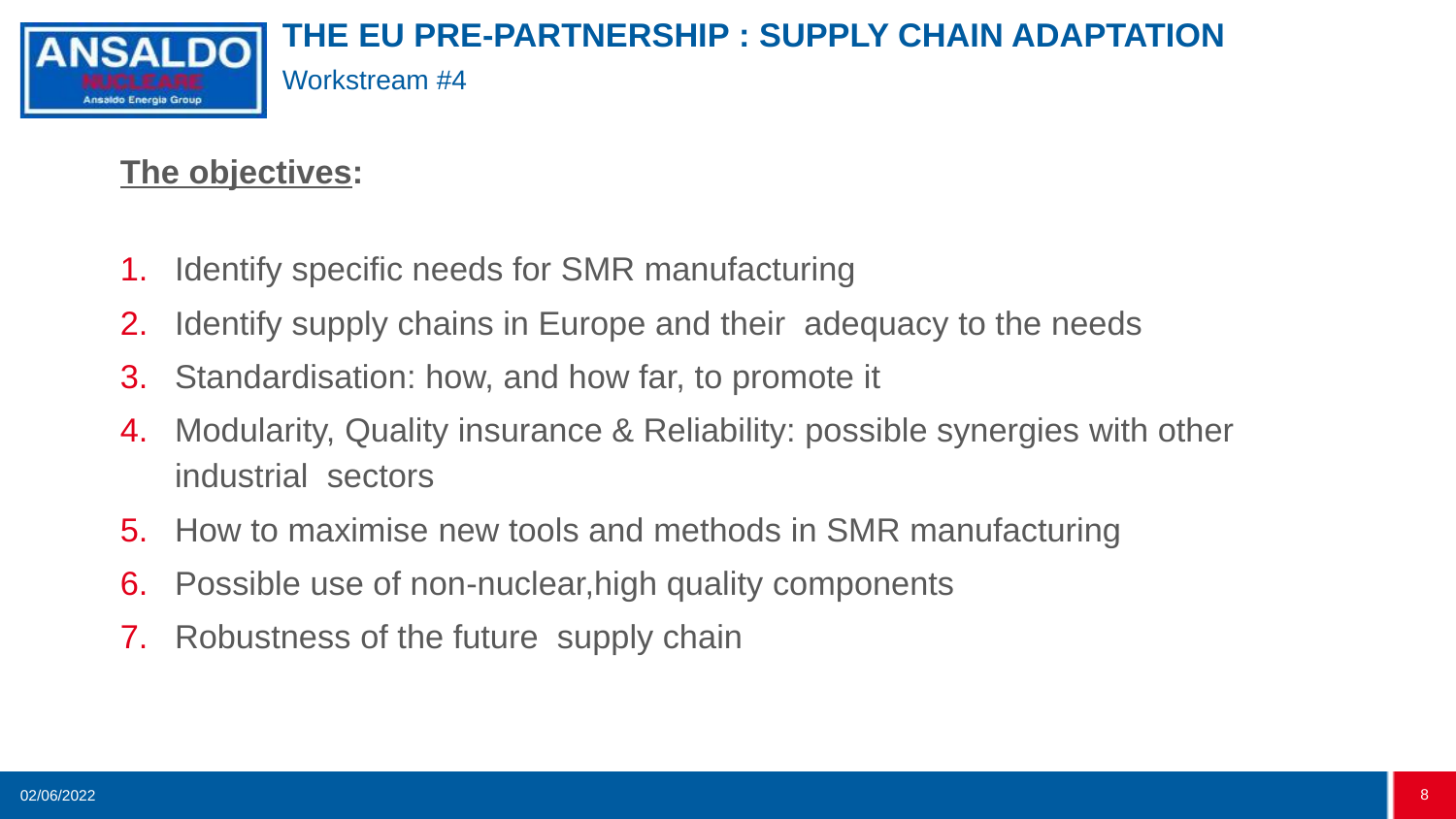

- A questionnaire has beeen distributed to those SMR Vendors which are actively pursuing initiatives in European countries
- The goal is to collect their vision about the supply chain criticalities to succesfully deploy their models in Europe
- Questions are related to:
	- **EXECUTE:** Learning curve expected benefits
	- **Innovative components in their design and adequacy of the existing supply chain**
	- Need for series manufacturing (dedicated factories etc)
	- **Extent of modular construction**
	- **E** Standardization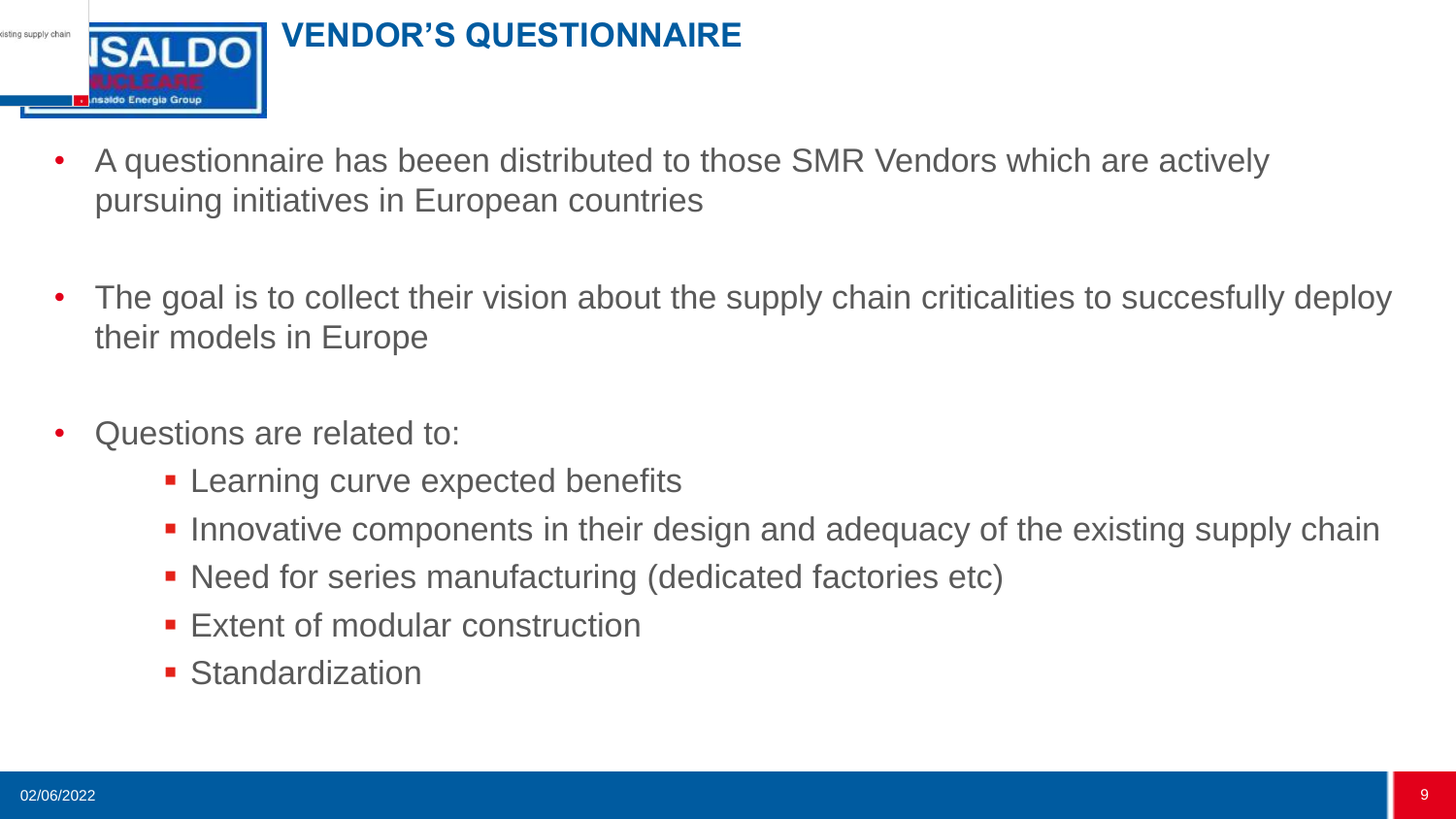

- National nuclear associations associated to Foratom are requested to collect inputs from their members and provide info on three main areas:
	- o **Current status** of national supply chains (company list, product range etc)
	- o **Capability** to cope with SMR expected needs
		- $\checkmark$  Experience with different reactor designs
		- ✓Experience with different codes/standards
		- $\checkmark$  Internal engineering skills
		- ✓Foreseen upgradings of the production processes (digitalization, mew technologies)
	- o **Capacity** growth potential
		- ✓Currently available capacity not used for nuclear
		- ✓Bottlenecks for further investment decisions related to the nuclear market
		- $\checkmark$  Bottlenecks coming from the subsupplying (eg raw materials)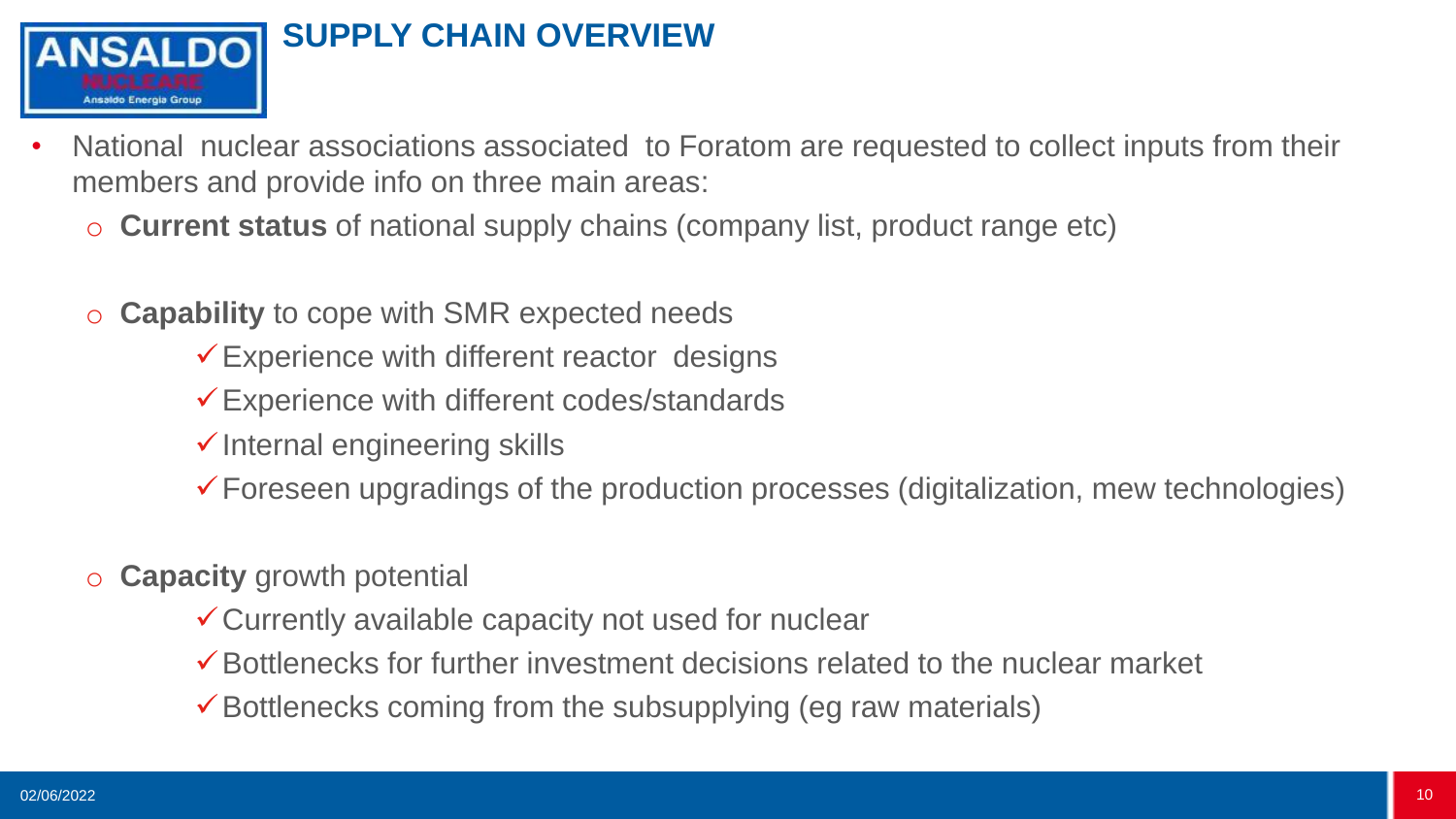

Our contribution, as Workstream 4, to the EU PrePartnership initiative will aim to the following goals:

- Identify the key features of an SMR supply Chain (vs. current practice)
- Analyze the existing gaps and the main hurdles to overcome
- Identify which ones are largely technology-independent and define roadmaps to address them upfront
- Identify recommendations to sistematically address technology-dependent hurdles from various partnerships